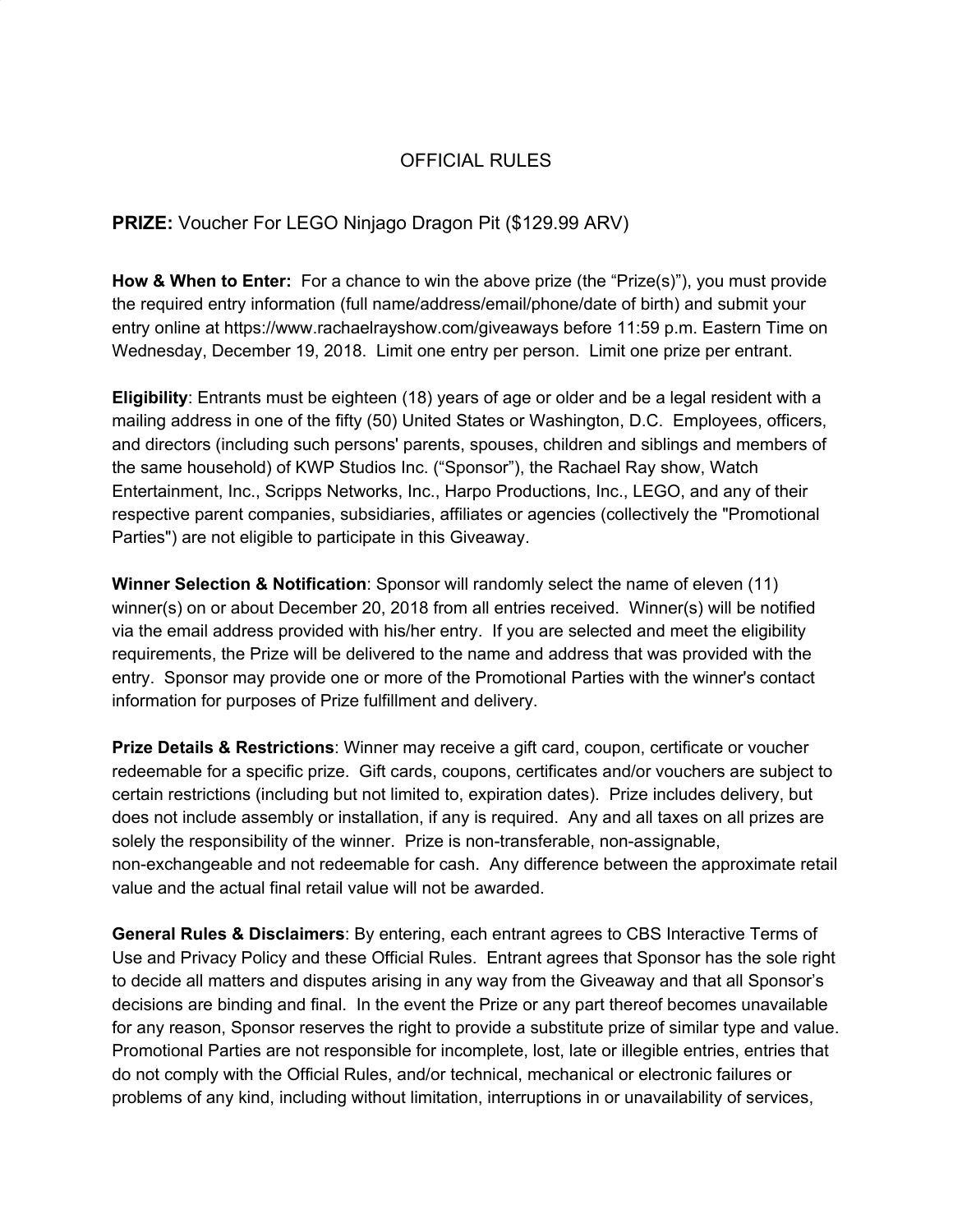delayed or filtered communications or transmissions, and errors, defects or malfunctions in computer, digital device or other equipment hardware or software. If any prize notification or Giveaway-related communication is faulty, rejected or returned as undeliverable or if a participant cannot be reached after reasonable attempts have been made, that participant may be disqualified and an alternate winner may be randomly selected. Promotional Parties are not responsible or liable for false, incorrect, changed, incomplete or illegible contact information. Promotional Parties are not responsible or liable for late, lost, damaged, intercepted, misdirected, or unsuccessful efforts to notify the potential winner. If despite good faith efforts, Sponsor is unable to confirm a winner prior to any Prize expiration date or Prize availability period stated in these Rules or otherwise (or in time for a winner to reasonably receive and/or use the Prize within such applicable time frame), Sponsor reserves the right not to award the prize. Sponsor also reserves the right not to award the Prize if a winner cannot be confirmed after three good faith attempts to do so. EACH WINNER AGREES THAT, TO THE EXTENT PERMITTED BY LAW, THE PRIZE(S) ARE PROVIDED AS-IS WITHOUT ANY WARRANTY, REPRESENTATION OR GUARANTEE, EXPRESS OR IMPLIED, IN FACT OR IN LAW, WHETHER NOW KNOWN OR HEREINAFTER ENACTED, RELATIVE TO THE USE OR ENJOYMENT OF THE PRIZE, INCLUDING, WITHOUT LIMITATION, ITS QUALITY, MERCHANTABILITY OR FITNESS FOR A PARTICULAR PURPOSE. Promotional Parties are also not responsible or liable for damage to the Prize sustained during shipping or product defects of any kind.

**Release of Liability and Publicity**: By entering the Giveaway, entrant agrees to release and hold harmless all of the Promotional Parties, Facebook, each of their parents, subsidiaries, affiliates, partners, successors, assigns and all of the foregoing entities' respective officers, directors, employees, talent, representatives, agents and shareholders, from and against any and all claims, causes of action, demands, losses or liabilities of any nature whatsoever (including without limitation, property damage, personal injury and/or death) which may result, directly or indirectly, in whole or part, from entrant's participation in the Giveaway or with respect to the awarding, receipt, possession, use and/or misuse of the Prize or any part thereof. Except where legally prohibited, each winner grants to the Promotional Parties the right to use, reuse and license others to use his/her name, state of residence, photograph, and/or likeness, and any entry which has been submitted, for advertising, publicity, promotion and/or disclosure purposes in all media worldwide without limitation or additional compensation. Sponsor reserves the right to require proof of eligibility.

**Misc.:** No purchase necessary. Chances of winning depend on the number of eligible entries received. All federal, state and local laws apply. Void where prohibited by law. (*This Giveaway is in no way sponsored, endorsed or administered by Facebook or other social media entity. Entrants are providing information to Sponsor and not to Facebook or other social media entities*.)

Official Sponsor: KWP Studios Inc., 226 West 26<sup>th</sup> Street, New York, New York 10001